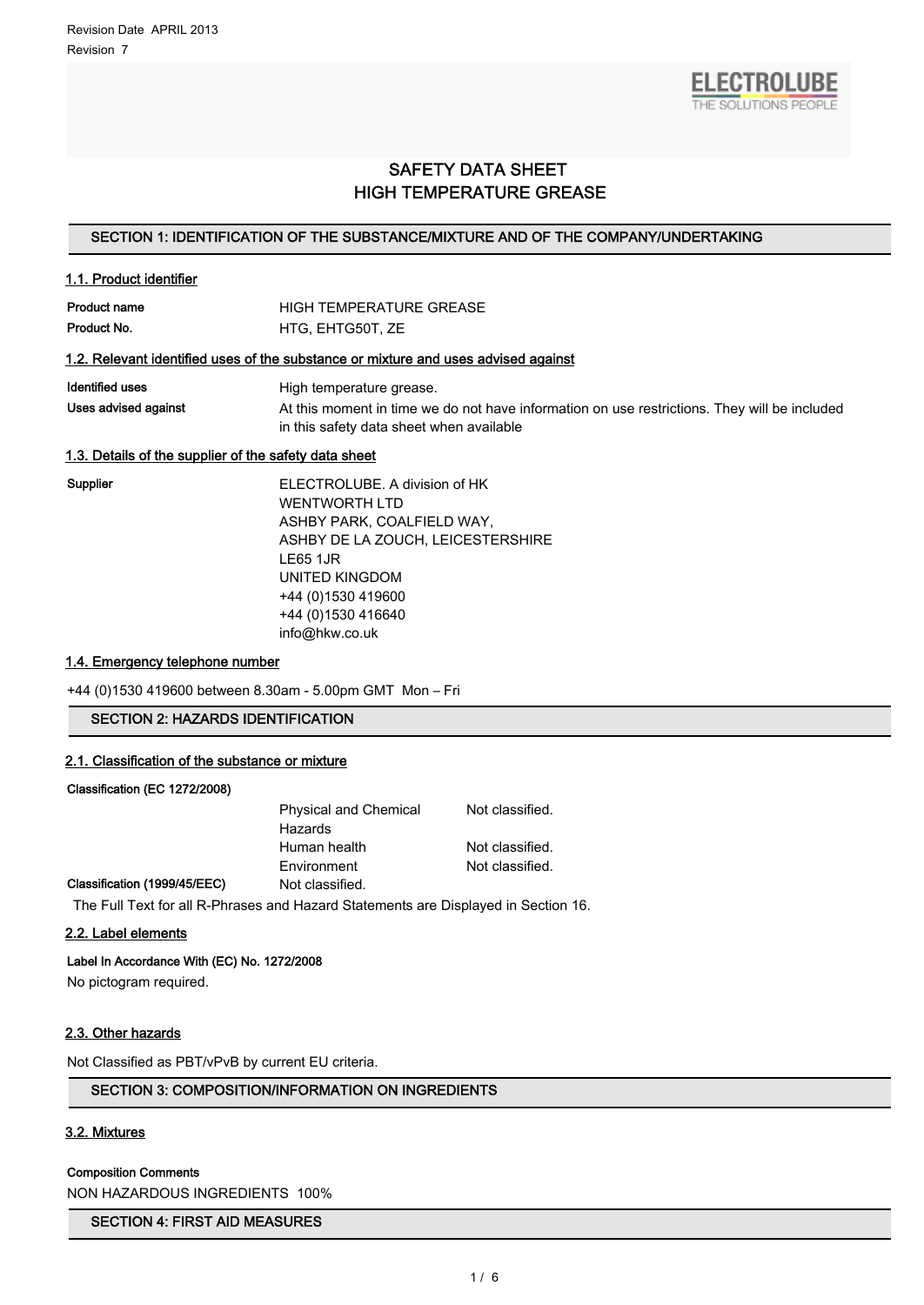#### 4.1. Description of first aid measures

#### Inhalation

Not relevant

# Ingestion

Rinse mouth thoroughly. Drink plenty of water. Get medical attention.

# Skin contact

Wash the skin immediately with soap and water. Get medical attention if irritation persists after washing.

# Eye contact

Make sure to remove any contact lenses from the eyes before rinsing. Promptly wash eyes with plenty of water while lifting the eye lids. Continue to rinse for at least 15 minutes. Get medical attention if any discomfort continues.

#### 4.2. Most important symptoms and effects, both acute and delayed

#### Skin contact

Prolonged or repeated contact with skin may cause redness, itching, irritation and eczema/chapping.

# 4.3. Indication of any immediate medical attention and special treatment needed

Treat Symptomatically.

#### SECTION 5: FIREFIGHTING MEASURES

# 5.1. Extinguishing media

#### Extinguishing media

This product is not flammable. Use fire-extinguishing media appropriate for surrounding materials.

# 5.2. Special hazards arising from the substance or mixture

#### Hazardous combustion products

Thermal decomposition or combustion may liberate carbon oxides and other toxic gases or vapours.

Unusual Fire & Explosion Hazards

No unusual fire or explosion hazards noted.

# Specific hazards

The product is non-combustible. If heated, harmful vapours may be formed.

# 5.3. Advice for firefighters

#### Special Fire Fighting Procedures

No specific fire fighting procedure given.

Protective equipment for fire-fighters

Self contained breathing apparatus and full protective clothing must be worn in case of fire.

# SECTION 6: ACCIDENTAL RELEASE MEASURES

# 6.1. Personal precautions, protective equipment and emergency procedures

Wear protective clothing as described in Section 8 of this safety data sheet.

#### 6.2. Environmental precautions

Avoid discharge into drains, water courses or onto the ground.

#### 6.3. Methods and material for containment and cleaning up

Absorb in vermiculite, dry sand or earth and place into containers. Flush with plenty of water to clean spillage area.

# 6.4. Reference to other sections

Wear protective clothing as described in Section 8 of this safety data sheet. See section 11 for additional information on health hazards. For waste disposal, see section 13.

# SECTION 7: HANDLING AND STORAGE

# 7.1. Precautions for safe handling

Avoid spilling, skin and eye contact.

# 7.2. Conditions for safe storage, including any incompatibilities

Store in tightly closed original container in a dry, cool and well-ventilated place. Keep in original container.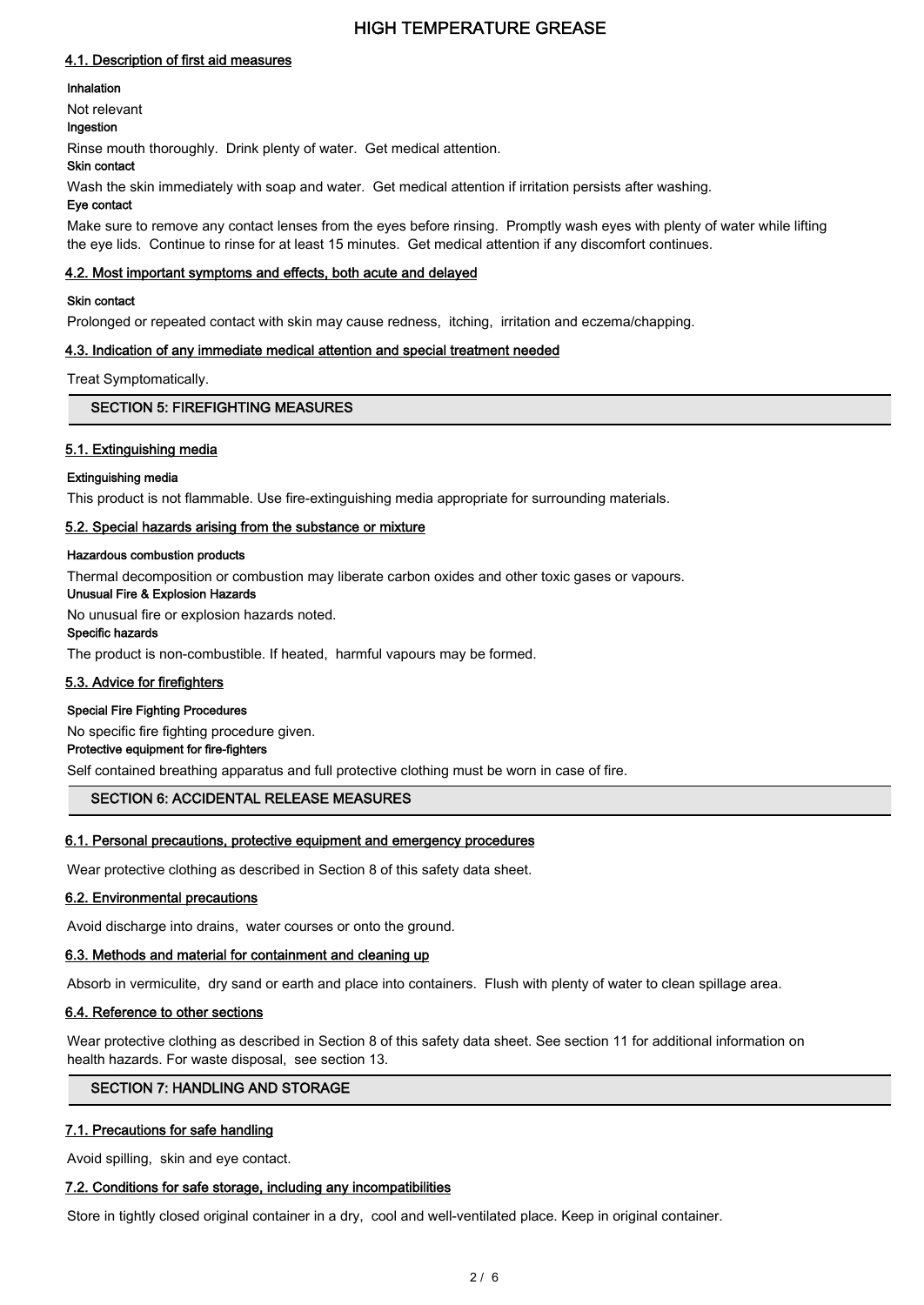# Storage Class

Unspecified storage.

# 7.3. Specific end use(s)

The identified uses for this product are detailed in Section 1.2.

# SECTION 8: EXPOSURE CONTROLS/PERSONAL PROTECTION

# 8.1. Control parameters

#### Ingredient Comments

No exposure limits noted for ingredient(s).

# 8.2. Exposure controls

#### Process conditions

Use engineering controls to reduce air contamination to permissible exposure level. Provide eyewash station.

# Engineering measures

All handling to take place in well-ventilated area.

# Hand protection

Use suitable protective gloves if risk of skin contact. The most suitable glove must be chosen in consultation with the gloves supplier, who can inform about the breakthrough time of the glove material. Gloves should conform to EN374 Eye protection

If risk of splashing, wear safety goggles or face shield. EN166

# Other Protection

Wear appropriate clothing to prevent any possibility of skin contact.

#### Hygiene measures

DO NOT SMOKE IN WORK AREA! Wash hands at the end of each work shift and before eating, smoking and using the toilet. Wash promptly if skin becomes wet or contaminated. Use appropriate skin cream to prevent drying of skin. When using do not eat, drink or smoke.

# Environmental Exposure Controls

Keep container tightly sealed when not in use.

# SECTION 9: PHYSICAL AND CHEMICAL PROPERTIES

# 9.1. Information on basic physical and chemical properties

| Appearance              | Grease                       |
|-------------------------|------------------------------|
| Colour                  | Beige.                       |
| <b>Solubility</b>       | Insoluble in water           |
| <b>Relative density</b> | 0.910                        |
| Viscosity               | $NA @. 40^{\circ}c (104 F)$  |
| Flash point (°C)        | 300 (572 F) CC (Closed cup). |
|                         |                              |

# 9.2. Other information

# SECTION 10: STABILITY AND REACTIVITY

# 10.1. Reactivity

There are no known reactivity hazards associated with this product.

# 10.2. Chemical stability

Stable under normal temperature conditions.

# 10.3. Possibility of hazardous reactions

Not known. Hazardous Polymerisation Will not polymerise.

# 10.4. Conditions to avoid

Avoid excessive heat for prolonged periods of time.

# 10.5. Incompatible materials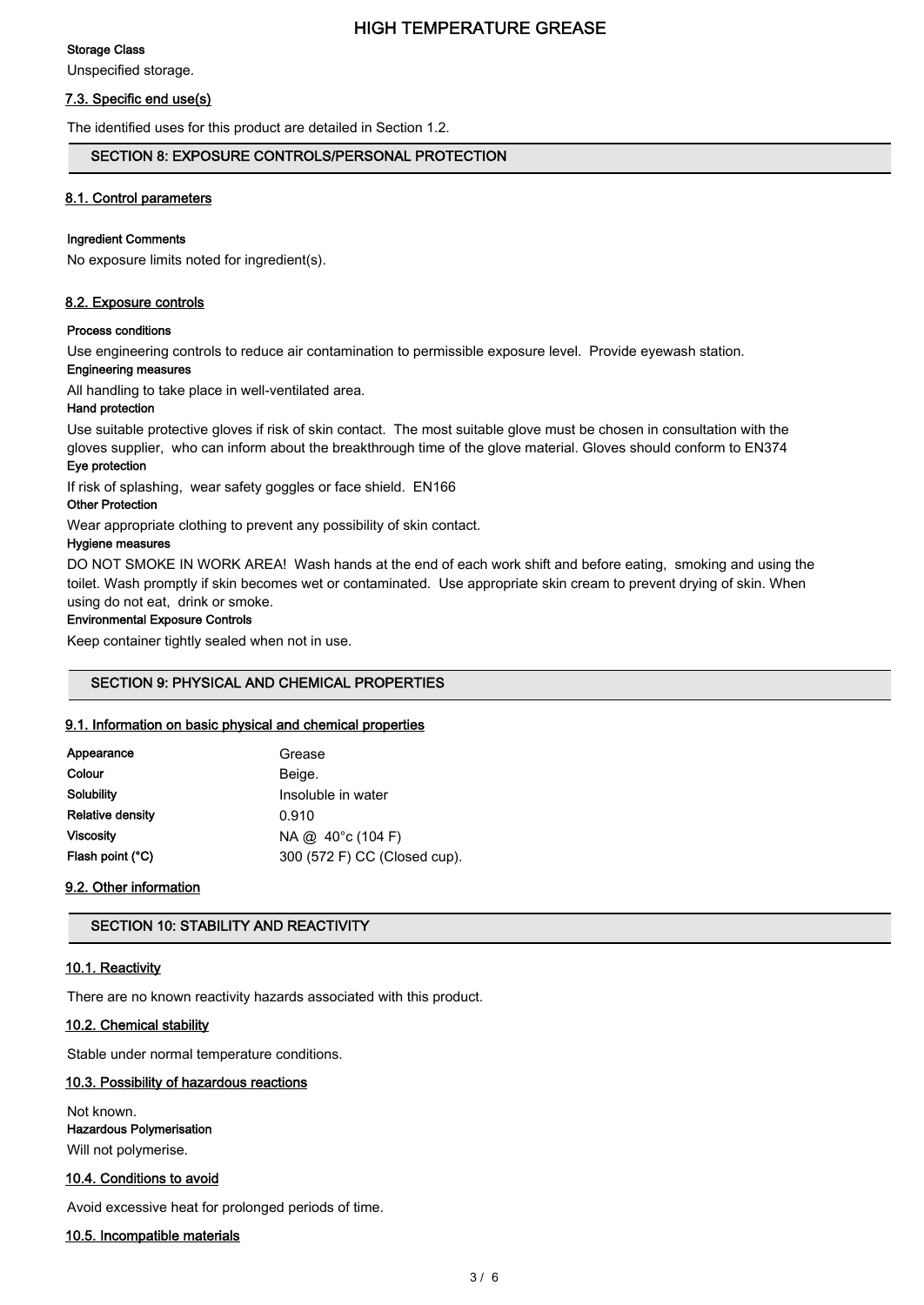#### Materials To Avoid

No specific, or groups of materials are likely to react to produce a hazardous situation.

#### 10.6. Hazardous decomposition products

Fire creates: Carbon monoxide (CO). Carbon dioxide (CO2).

# SECTION 11: TOXICOLOGICAL INFORMATION

#### 11.1. Information on toxicological effects

#### Toxicological information

No information available.

#### Other Health Effects

This substance has no evidence of carcinogenic properties.

#### Inhalation

No specific health warnings noted.

#### Ingestion

Liquid irritates mucous membranes and may cause abdominal pain if swallowed. Nausea, vomiting.

#### Skin contact

Skin irritation is not anticipated when used normally.

#### Eye contact

May cause temporary eye irritation.

#### Health Warnings

No specific health warnings noted. No specific acute or chronic health impact noted, but this chemical may still have adverse impact on human health, either in general or on certain individuals with pre-existing or latent health problems.

#### SECTION 12: ECOLOGICAL INFORMATION

#### **Ecotoxicity**

Not regarded as dangerous for the environment.

#### 12.1. Toxicity

# 12.2. Persistence and degradability

#### **Degradability**

There are no data on the degradability of this product.

# 12.3. Bioaccumulative potential

#### Bioaccumulative potential

No data available on bioaccumulation.

#### 12.4. Mobility in soil

## Mobility:

The product contains substances, which are insoluble in water and which may spread on water surfaces.

#### 12.5. Results of PBT and vPvB assessment

This product does not contain any PBT or vPvB substances.

#### 12.6. Other adverse effects

Not available.

# SECTION 13: DISPOSAL CONSIDERATIONS

# 13.1. Waste treatment methods

Dispose of waste and residues in accordance with local authority requirements.

#### SECTION 14: TRANSPORT INFORMATION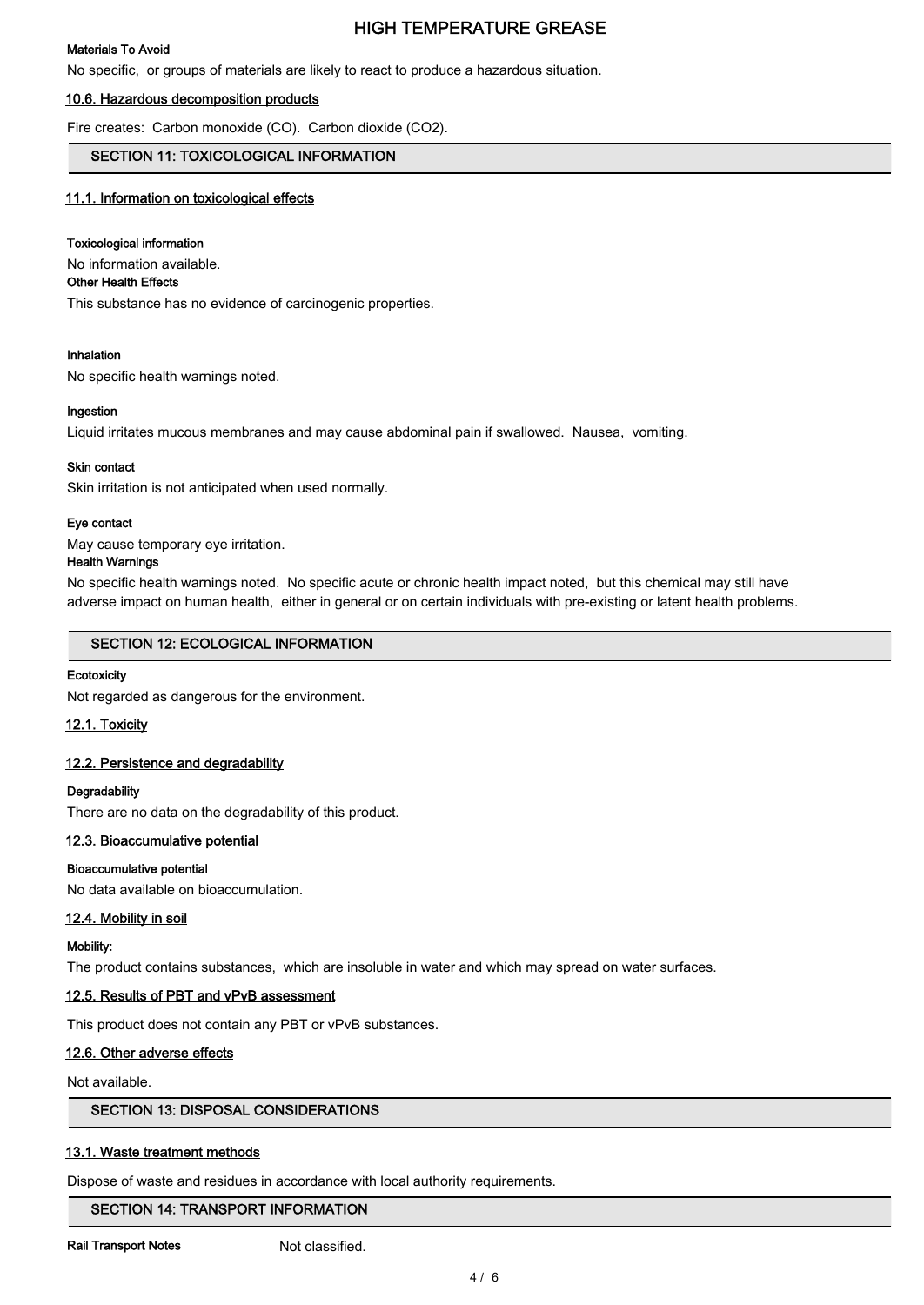| <b>Sea Transport Notes</b>       | Not classified.                 |
|----------------------------------|---------------------------------|
| <b>Air Transport Notes</b>       | Not classified.                 |
| 14.1. UN number                  |                                 |
| 14.2. UN proper shipping name    |                                 |
| 14.3. Transport hazard class(es) |                                 |
| <b>ADR/RID/ADN Class</b>         | Not classified for transportati |

Not classified for transportation.

No transport warning sign required.

14.4. Packing group

Transport Labels

# 14.5. Environmental hazards

Environmentally Hazardous Substance/Marine Pollutant No.

# 14.6. Special precautions for user

# 14.7. Transport in bulk according to Annex II of MARPOL73/78 and the IBC Code

No information required.

# SECTION 15: REGULATORY INFORMATION

#### 15.1. Safety, health and environmental regulations/legislation specific for the substance or mixture

#### Statutory Instruments

The Chemicals (Hazard Information and Packaging for Supply) Regulations 2009 (S.I 2009 No. 716). Control of Substances Hazardous to Health.

#### Guidance Notes

Workplace Exposure Limits EH40.

# EU Legislation

Commission Directive 2000/39/EC of 8 June 2000 establishing a first list of indicative occupational exposure limit values in implementation of Council Directive 98/24/EC on the protection of the health and safety of workers from the risks related to chemical agents at work.

Regulation (EC) No 1907/2006 of the European Parliament and of the Council of 18 December 2006 concerning the Registration, Evaluation, Authorisation and Restriction of Chemicals (REACH), establishing a European Chemicals Agency, amending Directive 1999/45/EC and repealing Council Regulation (EEC) No 793/93 and Commission Regulation (EC) No 1488/94 as well as Council Directive 76/769/EEC and Commission Directives 91/155/EEC, 93/67/EEC, 93/105/EC and 2000/21/EC, including amendments.

Regulation (EC) No 1272/2008 of the European Parliament and of the Council of 16 December 2008 on classification, labelling and packaging of substances and mixtures, amending and repealing Directives 67/548/EEC and 1999/45/EC, and amending Regulation (EC) No 1907/2006 with amendments.

Authorisations (Title VII Regulation 1907/2006)

No specific authorisations are noted for this product.

#### Restrictions (Title VIII Regulation 1907/2006)

No specific restrictions of use are noted for this product.

#### 15.2. Chemical Safety Assessment

No chemical safety assessment has been carried out.

# SECTION 16: OTHER INFORMATION

| <b>Issued By</b>     | Helen O'Reilly |
|----------------------|----------------|
| <b>Revision Date</b> | APRIL 2013     |
| Revision             |                |
| SDS No.              | 10495          |